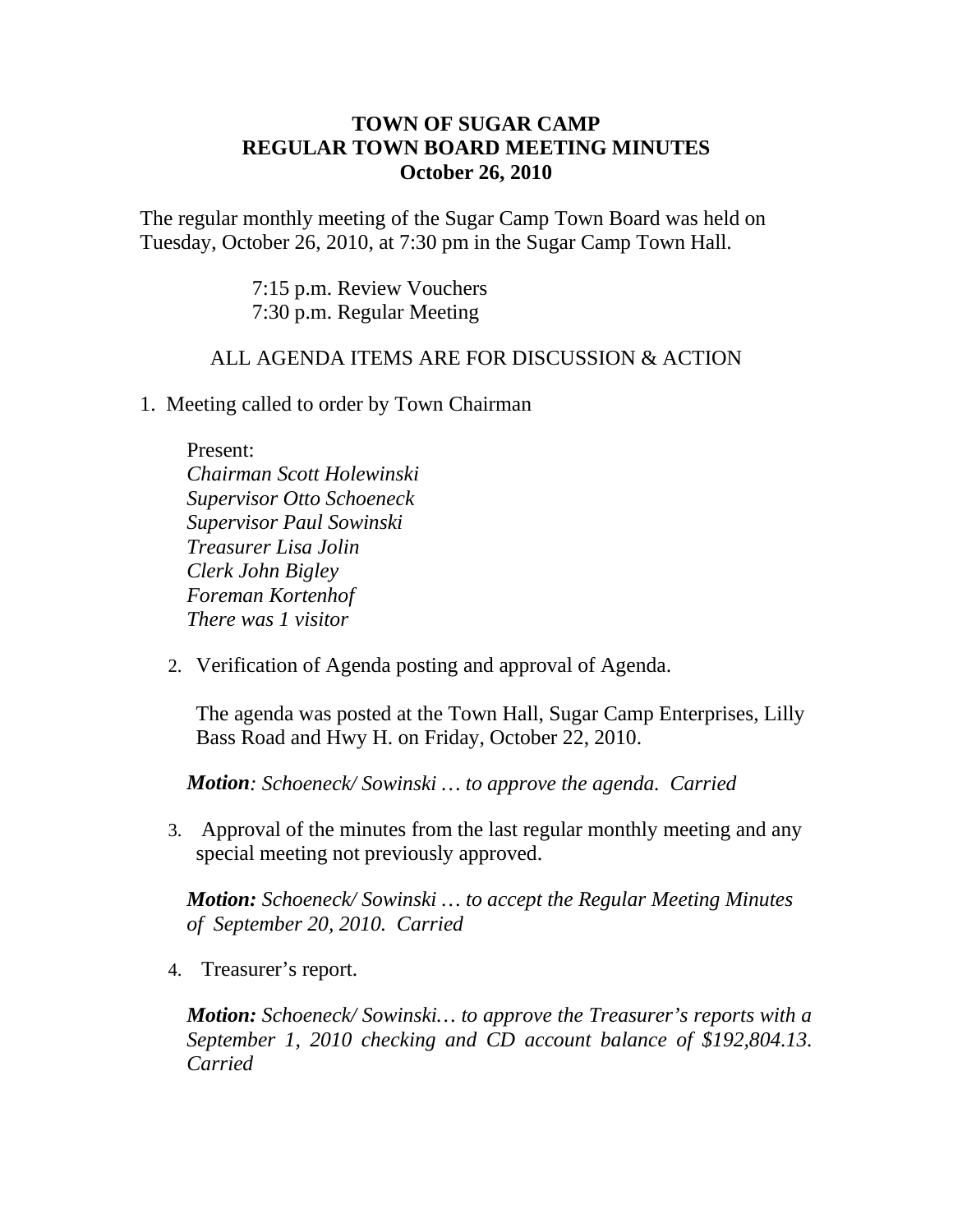5. Approval of vouchers.

*Motion: Sowinski/Schoeneck … to approve the vouchers of \$29,529.39 as presented. Carried*

- 6. Public Comments: *None*
- 7. Correspondences: Mike Romportl; Oneida County Land Information **Director**

*Motion: Schoeneck/Sowinski … to acquire Kathan Lake property as presented to the Board from Oneida County Land Information Director Mike Romportl. It is understood that there will be no cost to the Town of Sugar Camp. Carried*

- 8. Old Business: *None*
- 9. New Business:
- A. Consider Maintenance Contract with B.A. Pauls & Associates

*Motion: Schoeneck/Sowinski to approve as read, report attached to minutes. Carried*

B. Road Work Report:

*Motion***:** *Schoeneck/Sowinski to approve as read, report attached to minutes. Carried*

C. Town Hall Report:

*Motion***:** *Schoeneck/Sowinski to approve as read, report attached to minutes. Carried*

D. Confirm Board Meeting and Budget Hearing dates for November.

*The Budget Hearing will be held on November 17, 2010 with the regular Board meeting following.*